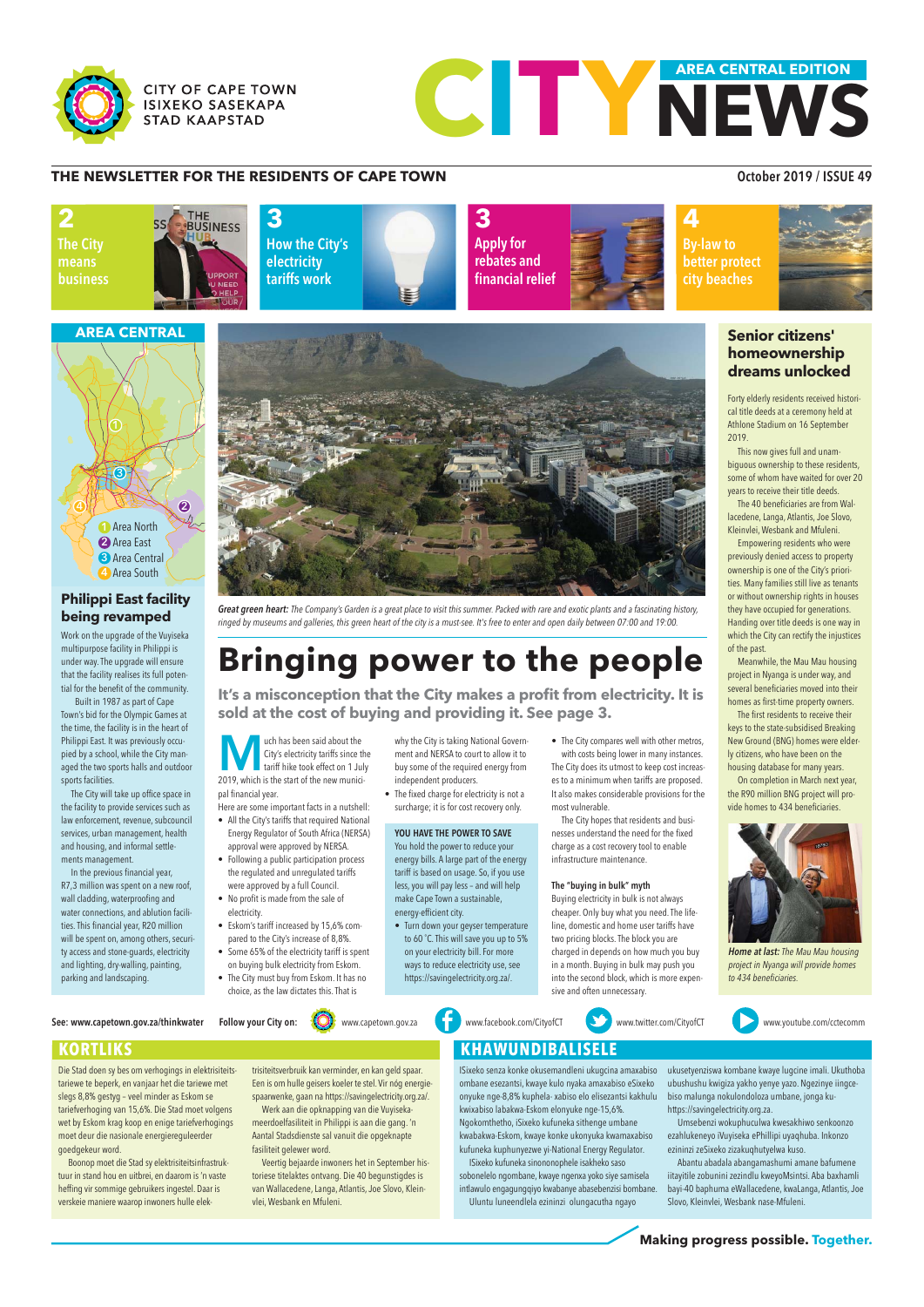# **2 CITYNEWS Area Central, October 2019 Making progress possible. Together.**



USodolophu weSigqeba uDan Plato ubongoza uluntu ukuba luzimase iintlanganiso zewadi, kwaye luxoxe ngeengxaki ezikhoyo lubuze nemibuzo kuceba wewadi leyo.

Kubalulekile ukuba uluntu lumanyelwe kwaye luthathelwe ingqalelo, ukwenzela ukuba luve ukuba iSixeko siqhuba kakuhle kweziphi iinkalo kwaye singaphucula phi ukuze sifezekise iimfuno zoluntu.

Ukuze ufumane ishedyuli yeentlanganiso, nceda ungene ku-

www.capetown.gov.za.

ISixeko sivule iZiko lenkonzo yoncedo kwezoShishino ebizwa ngokuba yi-'one stop' kummandla ovulelekileyo eStrand Street ngeenjongo zokunceda amashishini asakhasayo.

If you would like CityNews delivered straight to your inbox, sign up at www.capetown.gov.za/subscribe.

Kuzakuqeshwa abanye abasebenzi abancedisayo kumaziko axakekileyo okuvavanyelwa ilayisenisi yokuqhuba afana nase-Brackenfell, Durbanville, Gallows Hill, Hillstar, Joe Gqabi nase-Milnerton.

**CityNews** is distributed as an insert to a number of community papers and is also available at City libraries. E-mail: citynews@capetown.gov.za Fax: 021 400 1260 Postal: PO Box 298, Cape Town 8000

Icandelo lezeMpilo kwiSixeko libongoza uluntu ukuba lucoce iikhabhathi zalo zamayeza kwaye lulahle ngokukhuselekileyo amayeza aphelelwe lixesha. Kubantu abafuna ukufikelela kulwazi lweSixeko, iSixeko sinayo i-ofisi yokungena uluntu ejongene nalo msebenzi, i-Access to City Records Office, eKapa eCivic Centre.

CityNews Online is delivered every two weeks and includes updates of recent highlights, service delivery notices, reminders and alerts.

# Access-to-information enquiries

The City wants to raise awareness of the Promotion of Access to Information Act (PAIA) and invites residents to apply to the City for access to information. PAIA gives effect to section 32 of the Constitution, which confirms the public's right of access to information held by the state, except for records held by the Cabinet, the courts, members of Parliament and provincial legislatures.

The City has a dedicated walk-in public office, the Access to City Records Office, in the Cape Town Civic Centre to assist the public with the PAIA process.

for continuing to use water sparingly. In the last week of September, average daily use was 616 Ml/day, less than the

Information that can be requested includes documents, tapes, video recordings, computer files, notes or e-mails. PAIA applies to records of public and private bod-

The City thanks residents and businesses as follows:

ies. A record means any recorded information that is in possession or under the control of the public body, whether or not created by that public body. PAIA also applies to records held by independent contractors

# contracted by the state.

In terms of PAIA, an applicant must be given access to records of a public body, provided that the applicant complies with all the procedural requirements, and that access is not refused in terms of any of the grounds of refusal contained in chapter 4 of the act.

For more information and to submit requests, visit www.capetown.gov.za/City-Connect. You can also send an e-mail to access2info.act@capetown.gov.za.

Extra clerks will be employed at the busier driving licence testing centres (DLTCs) such as Brackenfell, Durbanville, Gallows Hill, Hillstar, Joe Gqabi and Milnerton centres, with further appointments at other centres to be made on a priority basis.



Better conditions for backyarders: Since 2014, the City has installed 2 460 water and sanitation points to backyard dwellers on City rental property, and plans to install around 2 000 service points to backyard dwellers over the next three years.

Long waiting times at the City's 18 DLTCs are a common complaint. In the 2018/19 financial year, these centres administered 76 178 driving tests and 124 135 learner licence tests. They also deal with the replacement and renewal of documentation, fine payments, etc. Delays are not entirely within the

City's control: The NaTIS system used to process transactions falls under National Government, as do the eye-testing machines required for licensing applications. The City does what it can to improve its customer service, which the additional appointees will hopefully achieve in the coming months.

Other business improvement measures introduced at some centres include queue management systems, improved signage, and weekly activity reports on staff performance. Unfortunately, not all DLTCs can incorporate these measures, mostly due to a lack of space.

# **More staff at driver testing centres**

# Dam levels – individual dams and total storage – by year

Berg River Steenbras Lower Steenbras Upper Theewaterskloof Voëlvlei Wemmershoek % storage<br>AS OF 30 SEPTEMBER 2019





**THE WEST THE WEST THE WATER SERVERT SHOWSTERN SERVERT SERVERT SERVERT SERVERT SHOWSTEP THE SERVERT SHOWSTEP SHOWSTEP SHOWSTEP SHOWSTEP SHOWSTEP SHOWSTEP SHOWSTEP SHOWSTEP SHOWSTEP SHOWSTEP SHOWSTEP SHOWSTEP SHOWSTEP SHOWS** sessions are in full swing, with all 116 wards of the City expected to have meetings where residents can discuss concerns and raise questions with their ward councillor. I have also been attending a number of these.

Water use restrictions remain in force. Watering of gardens or irrigation with municipal drinking water is allowed only

**CARE A LITTLE. SAVE A LOT.** 

before 09:00 or after 18:00 for a maximum of one hour per day per property,

- on Tuesdays, Thursdays and Saturdays using soaker hose irrigation, or a bucket or watering can
- on Saturdays using sprinklers or a hosepipe fitted with a self-closing spray nozzle



# **Water use is down, but please still save**

Cape Town was the first municipality in the country to provide services to those living as backyarders on Council-owned property.

The backyarder programme started in 2014 and provides one-on-one water, refuse and electricity services to these residents.

Backyarders who live on private property or on invaded land will not benefit, as the Municipal Finance Management Act determines that public money may not be used for enhancing private properties.

More than R850 million has been earmarked over three years for upgrades to informal settlements and backyarder services. Of this, R713 million has been budgeted for investment in backyarder service provision and the informal settlements upgrade programme.

In addition, some R150 million is budgeted for the delivery of electricity services to the backyarder community.

The growth in the number of backyarders is a direct result of rapid urbanisation and the growing need for more affordable housing closer to urban centres.

Just over R1,6 billion has been budgeted over the next three financial years to provide formal subsidy houses and affordable rental opportunities near urban centres.

Yet the City cannot solely rely on these options, but must also look towards enhanced backyarder services provision and informal settlements upgrades.

The City will continue promoting transport-oriented development, working towards reversing apartheid spatial planning.

# **'Backyarder' services a first**

## **Trim that tree**

Over winter, the City spent R15 million trimming trees that could have interfered with overhead electricity lines and caused power failures during storms.

Now the Cape is entering the windy season, when the southeaster can cause havoc. The City asks residents to maintain their trees and vegetation near power lines to prevent power outages.

Vegetation affecting overhead lines can be reported to the call centre on 0860 103 089 or at Fault Reporting. Centre@capetown.gov.za.

## **Check your meds**

City Health urges residents to do a 'spring-clean' of their medicine cabinets. Expired medication should never be taken, and may not be disposed of in home bins. It is also illegal to dispose of pharmaceutical waste and 'sharps' – such as surgical blades or syringes – in home bins.

Safely dispose of expired medicines and sharps by placing them in rigid, puncture–proof plastic containers (e.g. a plastic milk bottle) and sealing them.

Clearly mark the containers as "Expired medication" or "Sharps" and take them to your nearest City clinic

or private pharmacy for safe disposal.

## **The City means (better) business**

To cut down on red tape and improve its services to entrepreneurs and small, medium and micro-enterprises (SMMEs), the City opened a Business Hub in the Strand Street concourse.

This walk-in centre, an extension of the Small Business Support Office, is an easily accessible one-stop business support shop. It offers information on starting and growing a business as well as support programmes and advice; connects SMMEs and entrepreneurs with business partners, funders, support organisations or City departments; simplifies communication with the City, and provides access to new markets.

• The Business Hub is open on weekdays from 08:00 to 16:00 and can be contacted on 021 417 4043 or business.support@capetown.gov.za.

This process is similar to the listening tour I conducted when I became Executive Mayor in November last year. It's important that our residents feel that they're heard and acknowledged; to hear where we are doing well and where we can do more to meet expectations. As an

inclusive and well-run municipality, we will work harder to make sure every resident experiences the benefits of efficient service delivery.

Some of the meetings have been wellattended; others less so. That's why we are encouraging you to attend. If you are not sure who your councillor is, please attend these meetings to get to know him/her and provide us with feedback on how effective your councillor is. The meeting schedule is available on the City's website.

As part of being a leading city, Cape Town has been nominated in three categories at the World Travel Awards.At the World Travel Awards Africa & Indian Ocean gala ceremony in June 2019, Cape Town – already the 2018 World's Leading Festival & Event Destination – was named "Africa's Leading Festival & Event Destination"; Table Mountain

won "Africa's Leading Tourist Attraction", and Cape Town International Airport won "Africa's Leading Airport". All three are now in the running for the world title at the 2019 World Travel Awards, and we need your vote to help us bring home these accolades.

Winning the global titles will be a great boost for the local tourism economy, which supports 300 000 jobs. Voting closes on 20 October. So, please go to www.worldtravelawards.com to cast your vote and help us achieve a hat-trick! – Executive Mayor Dan Plato

# Attend ward meetings and help us run the City better



Uitvoerende burgemeester Dan Plato moedig inwoners aan om wyksvergaderings by te woon en hulle kwessies en vrae met hulle wyksraadslid te bespreek. Die wyksvergaderings is 'n manier om na inwoners te luister, en om te bepaal waar die Stad goed vaar en waar méér gedoen kan word om aan Kapenaars se verwagtinge te voldoen. Die vergaderingrooster is te kry by www.capetown.gov.za.

Die Stad het 'n nuwe eenstopinstapsentrum in die Strandstraatwandelhal wat spesifiek geskep is om kleinsakeondernemings by te staan.

Ekstra klerke sal by die Stad se besiger rybewystoetssentrums soos Brackenfell, Durbanville, Gallows Hill, Hillstar, Joe Gqabi en Milnerton aangestel word.

Die Stad se gesondheidsdepartement raai inwoners aan om hulle medisynekaste 'n slag deeglik te deursoek en op 'n veilige manier ontslae te raak van ou medisyne en ander items. Vir lede van die publiek wat op soek is na Stadsinligting is daar 'n toegewyde instapkantoor in die Kaapstadburgersentrum, waar enigeen om toegang tot inligting kan aansoek doen.

## Subscribe to *CityNews* **KORTLIKS KORTLIKS KHAWUNDIBALISELE**

# **KORTLIKS**

target of 650 Ml/day.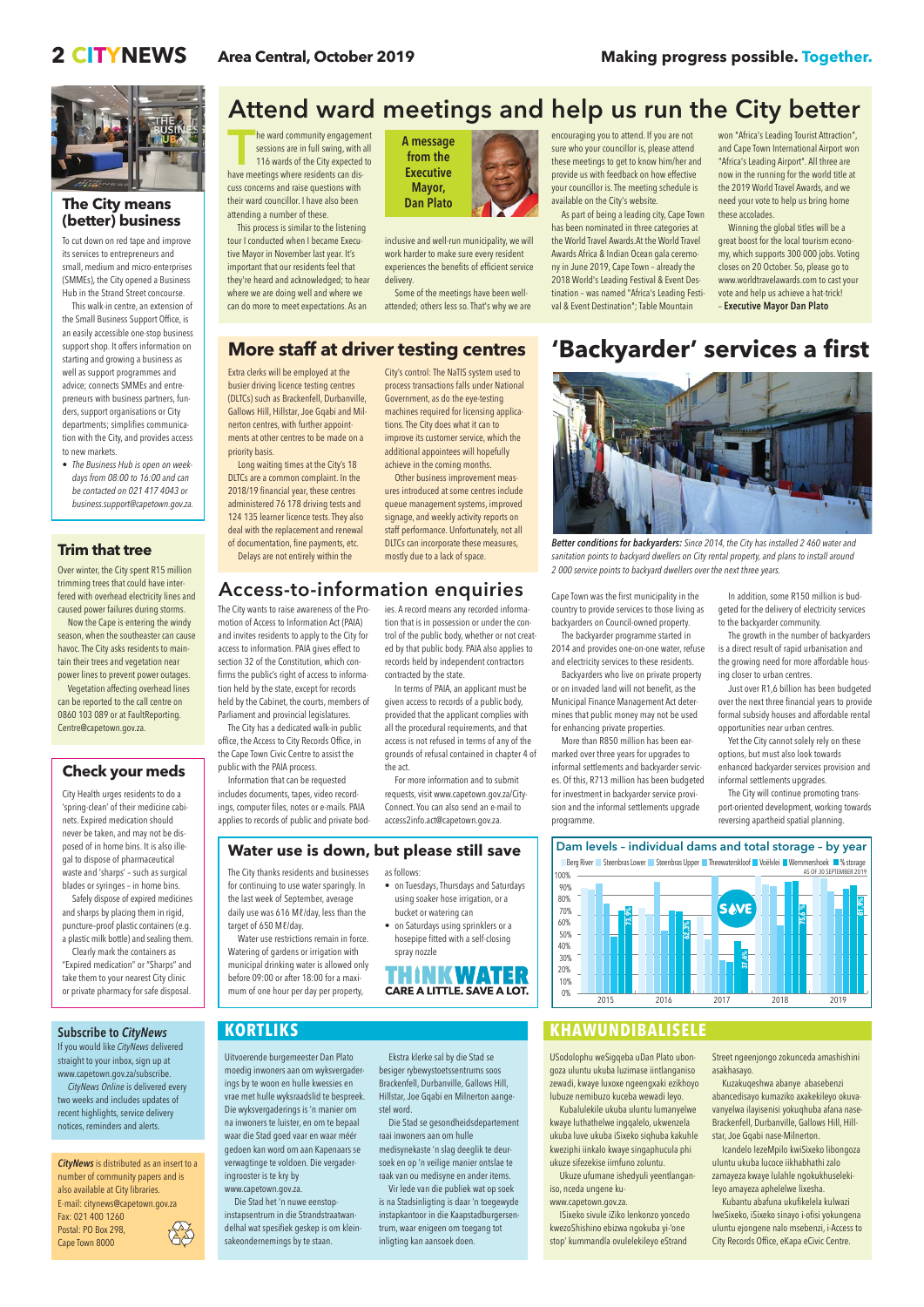Van die inkomste wat die Stad uit elektrisiteitsverkope verdien, gaan 65% na Eskom, wat die elektrisiteit in groot maat aan die Stad verkoop; 25% word gebruik vir die instandhouding van die kragnetwerk, en 10% gaan na die gemeenskaplike belastingrekening.

Huishoudings wat hulle krag van die Stad ontvang, betaal een van drie elektrisiteitstariewe – die hulptarief ("lifeline"), huishoudelik of tuisgebruiker. Die hulptarief is geskep om 'n basiese diensvlak binne arm mense se bereik te plaas.

Inwoners wat in 'n eiendom met 'n munisipale waardasie van minder as R400 000 woon, oor 'n koopkragmeter beskik en minder as 450 eenhede per maand gebruik óf 'n Stadskorting ontvang, kom

#### in aanmerking vir die hulptarief.

Ál drie tariewe het twee prysblokke met gebruiksdrempels. Sodra jy die drempel oorsteek, begin jy méér vir jou elektrisiteit betaal.

Die tuisgebruikertarief sluit 'n diensheffing van R163,32 per maand in. Inkomste uit die diensheffing help die Stad sy elektrisiteitsinfrastruktuur in stand hou. Die elektrisiteitsdepartement het 'n jaarlikse begroting van meer as R12 miljard, het 2 505 mense in diens, en 'n vloot van 966 voertuie. Eiendomseienaars wat 60 jaar en ouer is, as

deernisgevalle beskou word of op maatskaplike toelaes staatmaak, kan teen 30 November 2019 om finansiële bystand by die Stad aansoek doen. Vir inligting bel die oproepsentrum by 0860 103 089.

# **KORTLIKS KORTLIKS KORTLIKS**

Kwingeniso efunye kwintengiso yombane, i-65% ingena kwabakwa-Eskom, abathengisela iSixeko isambuku sombane, i-25% ingena kunonophelo lweziko elinobuxhakaxhaka bobonelelo ngombane, ize i-10% ingene kwiakhawunti yeentlawulo ezihlanganisiweyo.

ISixeko sihlawulisa amakhaya iireyithi ezintathu ezahlukeneyo zombane-iLifeline, Domestic ne-Home User. Intlawulo ye-Lifeline yenzelwe ukunceda abo bangathethi-ntweni ukuba bakwazi ukufikelela kumgangatho wenkonzo engundoqo.

**THE CITY OF STATE OF A SET OF A SET OF A SET OF A SET OF A SET OF A SET OF A SET OF A SET OF THE SALE OF A SET OF A SET OF A SET OF A SET OF A SET OF A SET OF A SET OF A SET OF A SET OF A SET OF A SET OF A SET OF A SET OF** make electricity accessible and affordable for all its residents. It does not profit from the sale of electricity. Of income derived from electricity sales, 65% goes to Eskom, which sells the bulk electricity to the City, 25% goes toward the maintenance of the electricity grid, and 10% to the rates account, which helps pay for shared services.

> Uluhlu oluhlala kwiipropati ezixabisa ngaphantsi kwe-R400 000, oluneemitha zombane ohlawulelwayo ngaphambi kowusebenzisa kwaye lusebenzise iiyunithi ezingaphantsi kwe-450 ngenyanga, okanye olufumana isaphulelo seSixeko kufuneka lufumane intlawulo ye-Lifeline.

Zontathu ezi ntlawulo ziinebloko ezimbini zamaxabiso, ngokweqondo lokusetyenziswa kombane. Ukuba udlulile kwiqondo lokusetyenziswa kombane, uzakuqalisa ukuhlawula kakhulu ngombane wakho.

Ixabiso eliyi-Home User linentlawulo yenkonzo eyi-R163,32 ngenyanga. Imali eyenziwe kule ntlawulo yenkonzo inceda kunonophelo lwesakheko sobonelelo ngombane seSixeko. ISebe lezoMbane sinoqingqo-mali lonyaka olungaphezulu kwe-R12 bhiliyoni, kwaye liqeshe abantu abayi-2 505 kananjalo linezithuthi eziyi-966. Abanini bezindlu abaneminyaka eyi-60 nangaphezulu ubudala, abo bangathathi-ntweni okanye abaxhomekeke kwizibonelelo zoncedo lukarhulumente, kufuneka benze isicelo soncedo-mali kwiSixeko ngowama-30 kweyeNkanga 2019.

|                                                                 | <b>Price for block 1</b><br>(below the threshold)                       | <b>Price for block 2</b><br>(above the threshold) |
|-----------------------------------------------------------------|-------------------------------------------------------------------------|---------------------------------------------------|
| Lifeline tariff<br>Threshold $=$ 350 kWh<br>per calendar month  | 120,09c/kWh plus VAT =<br>138,10c/kWh<br>*Includes any free electricity | $242,14c/kWh$ plus VAT =<br>278,46c/kWh           |
| Domestic tariff<br>Threshold $= 600$ kWh<br>per calendar month  | 199,13 $c/kWh$ plus VAT =<br>229,00c/kWh                                | $242,14c/kWh$ plus VAT =<br>278,46c/kWh           |
| Home user tariff<br>Threshold $= 600$ kWh<br>per calendar month | $175,46c/kWh$ plus VAT =<br>201,78c/kWh                                 | $242,14c/kWh$ plus VAT =<br>278,46c/kWh           |

# **How the City's electricity tariffs work**

**Providing reliable electricity services to all Capetonians is a complex business.**

- have a prepaid meter, and • receive less than 450 units on average
- per month, and
- live in a property with a municipal valuation of less than R400 000, or
- receive a rebate (pensioner, indigent, disabled), irrespective of property value

This financial year, the City has been able to limit electricity tariff increases to 8,8% – much less than Eskom's 15,6% increase – and has implemented tariffs that it believes are as equitable as possible.

> 2 852 unprotected substations 5 959 mini-substations 645 pole-mounted transformers 2 gas-fired generators 658 542 electricity meters 2 505 employees 966 vehicles

The City must maintain and extend its extensive electricity infrastructure (see the panel "City Electricity by the numbers"), regardless of how much electricity is sold.

#### Tariffs and thresholds

Electricity consumption is measured in kilowatt hours, and one City electricity billing unit is equal to one kilowatt hour.

A kilowatt hour (kWh) is a measurement of energy where 1 000 watts of power is sustained for one hour. So, an electric heater consuming 1 000 watts and operating for one hour uses one kWh of energy. A television consuming 100 watts operating continuously for 10 hours also uses 1 kWh.

The City charges households three different rates for electricity – lifeline, domestic and home user. The lifeline tariff is designed to help the poor afford a basic level of service. Please see the panel below for an explanation of the three tariffs.

All three tariffs have two pricing blocks with usage thresholds. If you cross the



Let there be light: Supplying electricity to a city with 4,2 million residents is an enormous undertaking.

threshold, you will start paying more for your electricity. In other words, if you use more electricity than usual, you will end up paying a higher rate.

### Home user service charge

This tariff contains a service charge of R163,32 per month (R142,02 plus VAT). Money generated from the service charge helps maintain the City's electricity infrastructure, including power lines, substations, transformers and meters.

To compensate for the impact of this charge, home users pay less per unit for the first 600 kWh than consumers on the domestic tariff.

#### Small-scale embedded generation

There is also a small-scale embedded generation (SSEG) tariff for customers with Cityapproved grid-tied feed-in SSEG systems, such as solar photovoltaics. For more information, enter "SSEG" in the search box on the City's website.

#### Eskom customers

Eskom customers can consult www.eskom.co.za for their tariffs. They can also refer any queries directly to the Eskom national Sharecall number on 0860 037 566 or by sending an e-mail to western@eskom.co.za.

• For more information about City-supplied electricity, and for tips on how to save energy, visit http://www.capetown.gov.za > Family and Home > Residential Utility Services.

You will be charged the HOME USER tariff if you:

- own a property valued at more than R1 000 000, as users in this category are not regarded as destitute. This is the most equitable way found to classify the cost. Rates and services relief may still be provided depending on household income;
- have a prepaid meter; or
- have a credit meter, regardless of property value.

### You will be charged the DOMESTIC tariff if you:

- own a house valued at more than R400 000 and less than R1 000 000; • have a prepaid meter; or
- consume, on average, more than

You qualify for the LIFELINE tariff if you:

Lifeline customers receive some free electricity, namely:

- 60 kWh per month if they use less than 250 kWh (on average) per month.
- 25 kWh per month if they use between 250 and 450 kWh (on average) per month.
- The Lifeline tariff is not to reward lowconsuming customers, but to but to help

| <b>About the three electricity tariffs</b> |
|--------------------------------------------|
|--------------------------------------------|

## **City Electricity by the numbers**

832 km of high-voltage cables 174 km of high-voltage overhead lines 7 244 km of medium-voltage cables 345 km of medium-voltage overhead lines 22 207 km of low-voltage cables 2 871 km of low-voltage overhead lines 83 major substations

BAKED CAKE **1**



### **1 KWH – OR CITY BILLING G UNIT – WILL PROVIDE APPRO APPROXIMATELY ENOUGH ENERGY FOR:**

# **Apply for rebates and other types of financial relief**

The City invites property owners who are aged 60 years and older, or are indigent or dependent on social grants, to apply for financial assistance by 30 November 2019.

Residents who already receive these rebates must reapply, as their three-year cycle ended in June, following the new property valuation implemented on 1 July 2019.

The City has earmarked some R1,2 billion for rates rebates and R1,7 billion for indigent relief.

Property owners receiving a pension or social or disability grants, and whose monthly household income is less than R17 500, may qualify for rates discounts.

#### A threshold increase

This is a R2 500 increase in the monthly household income threshold for rates assistance. The rebates for all income bands between R4 500 and R17 500 per month have also been adjusted upwards.

Property owners who are indigent and earn up to R6 000 a month, regardless of their age, are also encouraged to apply for indigent benefits, including rates rebates.

Residents who are in arrears with their municipal accounts can enter into an arrangement with the City to pay these off.

#### How to apply

To apply for pensioner and social grant benefits or indigent relief, visit your nearest municipal office or www.capetown.gov.za/City-Connect. Click on "Apply", and then on "Financial relief and rebates".

Download and complete the required applications form(s). Submit completed forms to any Revenue walkin office, e-mail it to indigent.relief@ capetown.gov.za, or post them to: Director Revenue, City of Cape Town, PO Box 655, Cape Town 8000.

Certified copies of all relevant documentation must be included with the application. When posting a form, a certified copy of your ID or other proof of identification must be included.

Residents applying for indigent registration can also send an SMS with their name and cellphone number to \*134\*222#.

Renewal applications have been posted to existing rates rebate and indigent grant recipients.

• For more information, contact the